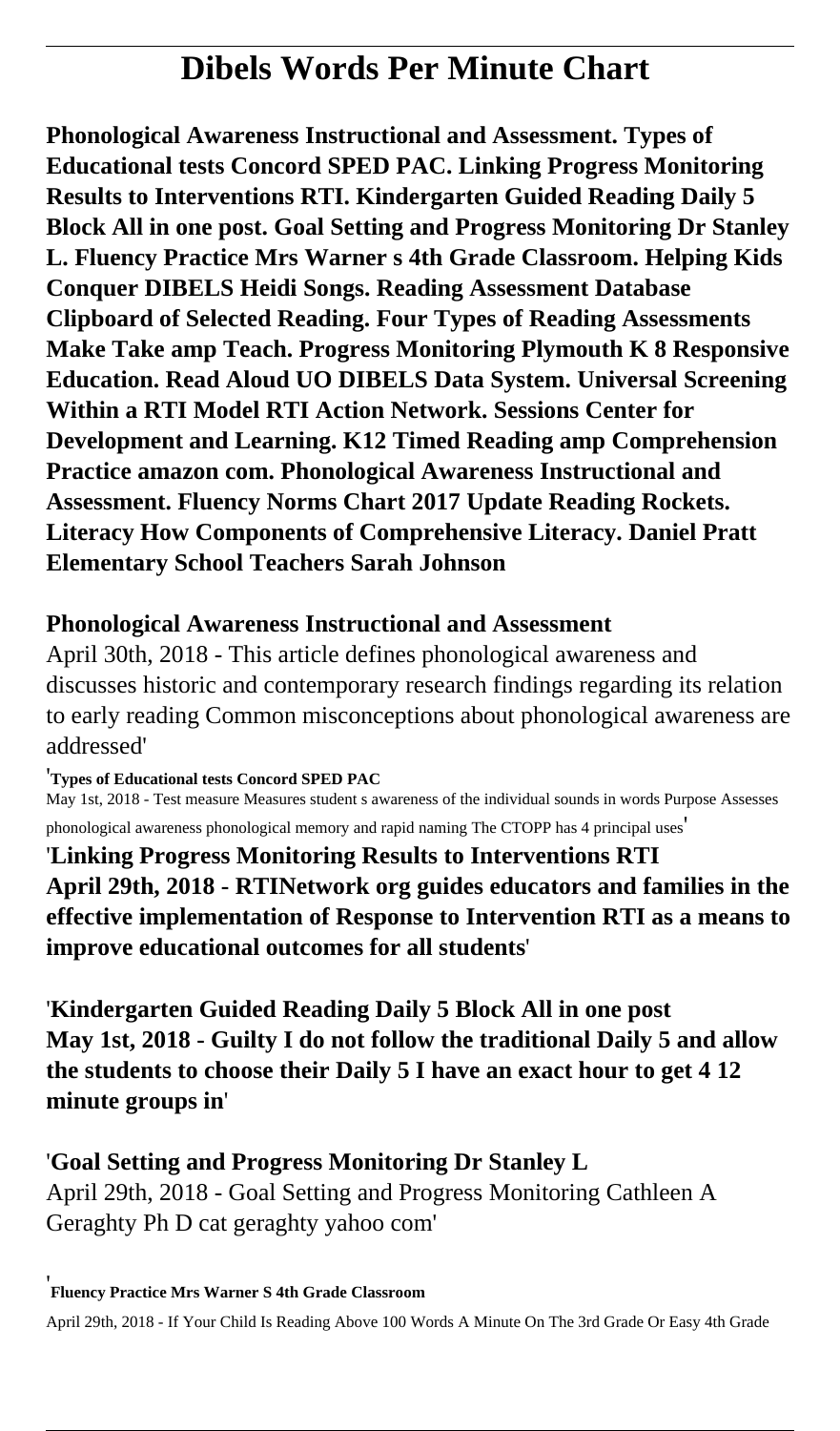### '**HELPING KIDS CONQUER DIBELS HEIDI SONGS** APRIL 13TH, 2012 - THIS POST EXPLAINS WHAT THE DIBELS TESTS ARE WHAT THEY MEASURE WHAT THE RESULTS MEAN AND HOW TO HELP KIDS IMPROVE ON THE SKILLS THESE DIBELS TESTS MEASURE'

#### '**READING ASSESSMENT DATABASE CLIPBOARD OF SELECTED READING**

APRIL 30TH, 2018 - READING ASSESSMENT DATABASE LIST OF ALL ASSESSMENTS FROM THE

DATABASE THE ESSENTIAL COGNITIVE ELEMENTS OF THE READING PROCESS HAVE BEEN

OUTLINED IN THE COGNITIVE FRAMEWORK OF READING'

'**Four Types Of Reading Assessments Make Take Amp Teach** April 30th, 2018 - Assessment And Intervention Is The Heart And Soul Of Response To Intervention RtI Prior To Beginning Either A School Wide Program Or Developing An Intervention Plan For A Particular Student It Is Critically Important To Have Assessment Data''**PROGRESS MONITORING PLYMOUTH K 8 RESPONSIVE EDUCATION** APRIL 30TH, 2018 - ACCORDING TO THE NATIONAL CENTER ON STUDENT PROGRESS MONITORING PROGRESS MONITORING HAS THE FOLLOWING BENEFITS WHEN IT IS IMPLEMENTED CORRECTLY 1 STUDENTS LEARN MORE QUICKLY BECAUSE THEY ARE RECEIVING MORE APPROPRIATE INSTRUCTION' '*READ ALOUD UO DIBELS DATA SYSTEM APRIL 23RD, 2018 - UO DIBELS DATA SYSTEM MARKETPLACE MOVING UP LITERACY READ ALOUD DEVELOPING SCIENTIFIC LITERACY Õ SMALL GROUP TIER 1 AND TIER 2 KITS OFFER READY TO USE MATERIALS THAT CREATE FUN AND INTERACTIVE READ ALOUDS FOR THE ENTIRE CLASSROOM*'

'*Universal Screening Within a RTI Model RTI Action Network April 30th, 2018 - In RTI universal screening is the first step in identifying the students who are at risk for learning difficulties*''**sessions center for development and learning**

april 29th, 2018 - keynote speakers fostering the better side of human nature